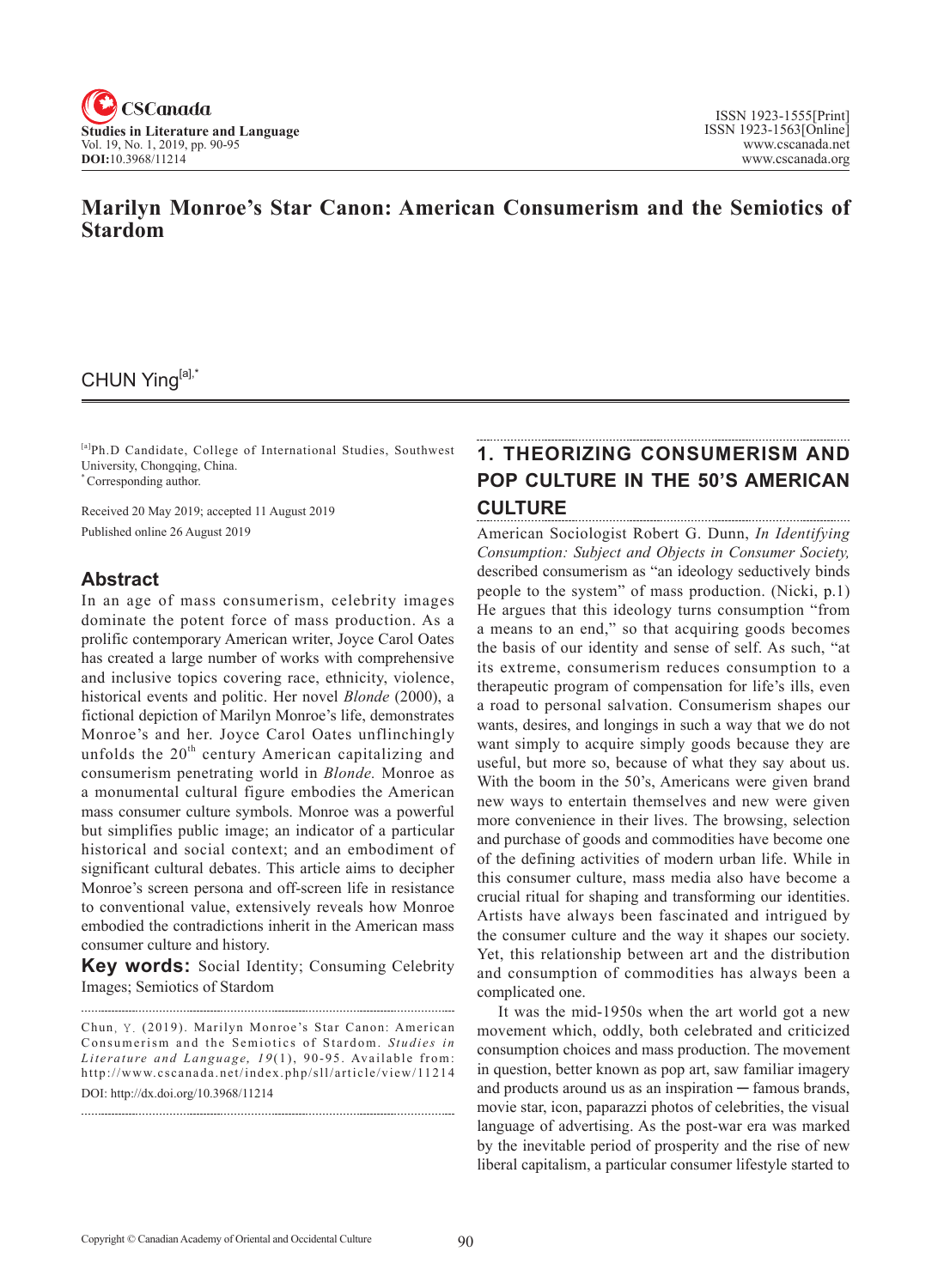emerge in the United States. In the society that promoted the lifestyle of leisure and consumption, material objects and consumer goods as well as mass media products crept into the art world as never before. Immersing themselves completely into the mundane living experience, mass media created something that is beyond our expectation and imagination: Movies and artworks talking about our everyday lives and experiences. It was all about capitalism, the unlimited markets, sex, spending money, having it all, and always wanting more.

This presence of well- known corporate symbols and mass-produced goods in modern art reflected the commercialization of popular culture. Common objects of our wealthy society were taken out of context and scrutinized for their symbolic value. By celebrating commonplace objects and people of everyday life, mass media and pop art aimed to elevate popular culture to the level of fine art. Incorporating various aspects of the mass culture such as advertisements, comic books and movie stars labeling in different social identities, these media or movie producers and artists created kitschy combinations of commercialized and recognizable elements. Pop art represented the modern consumer landscape by portraying visions of the good life.

## **2. Joyce Carol Oates and** *Blonde*

Joyce Carol Oates is the most productive and creative American novelist, she is definitely the influential writer to appear in 20th century American Literature since Faulkner. Oates' prolific extends in comprehensive panoramic view of American daily life, having brought out more than fifty novels and novellas as well as the collections of "Balzac-prize-honored" short stories. One of Joyce Carol Oates' great accomplishments as a contemporary writer representing the American landscape and unfolding the closest side of American life for last few decades is her rich documentation of social and cultural shifts in America. Oates distinguishes from many of her less productive contemporaries in a more important sense, however. Unlike Phillip Roth and Thomas Pynchon or Donald Barthelme, (Johnson, p.5) she has not violated the conventional structures of language. Although her fiction sometimes fail to capture the peculiar social texture of a given time and place, it brilliantly illumines the emotional lives of her characters, be they migrant workers or wealthy farmers, suburban executives or lower class urbanities, and evokes an overwhelming sense of those psychological pressures in American life which produce our obsessions and frustrations, our dreams of love and power, our struggle to understand the world and ourselves.

*Blonde* is Joyce Carol Oates' longest novel. The novel has been exposed to us too well in its various published versions: Norma Jean Baker is abandoned by her mad mother and grows up in orphanage and foster home, escapes to a teenage marriage, poses nude as a

calendar pin-up, and plucked up by an exploiting studio. She explained to Greg Johnson (Carrard, p.7) that she intended to write a story to "give life to a lost, lone girl" in a photograph, a seventeen-year-old named Norma Jean Baker. (Kouvoros, p.6) At the outset, she planned to cover her character's childhood and adolescence and then to conclude the book when Norma Jean adopts the studio name Marilyn Monroe. "The mode of storytelling would have been fairy-tale like," she explained, and as poetic as I could make appropriate." (Kouvoros, p.6) Across the pond in America, poor Marilyn Monroe didn't fare much better – neither in fact and certainly nor in fiction. Oates is absolutely unflinching in her depiction of Norma Jeane, who was transformed from winsome young woman into blonde bombshell, the fairest in the land. Gazing at the photograph of seventeen-year-old innocent, Joyce Carol Oates start to write and what she eventually produced is that "quasi autobiography of Monroe". It can easily be argued that Marilyn Monroe is one of the truly iconic figures of the twentieth century. Even twenty-first-century college students who have trouble identifying recent past presidents have little trouble rattling off both the Blonde Bombshell's physical characteristics and her husbands' names. Monroe's rather sad, vulnerable and alternately girlish and sex-pot large screen presence remains vivid not only in playboy coverage but in the culture at large.

There have been scores of articles, biographies and tell-all tales published since the actress's death since 1962, and most of us are fairly familiar with the rudiments of Norma Jean Baker a.k.a. Marilyn Monroe's life: the mad mother, the orphanage, the foster homes, the calendars, the early films, the husbands, the abuse of the drugs, and the varied scenarios surrounding her maybe-yes, maybeno suicidal death, as Gloria Steinem pointed out in her 1997 book *Marilyn,* the most desired woman in the world died alone, on a Saturday night without a date. Yet the biography and even the raw material of Norma Jean  $Baker - the interviews, the photographs, the gowns on$ display at Sotheby's ─ have delivered an iconography and a legend rather than an interior subject, an actual person inside the dazzling cultural artifact, person and image. Oates dramatizes the Norma Jean/ Marilyn Monroe story as layerings of illusion and desire ─ Norma Jean's, her mother's, her studio's, the photographer's, the movie's, the culture's. Joyce carol Oates brilliantly folds the fantasies and images into the texture of a fully realized character. The stunning part of the novel is that it combines fact and fantasy in the fabrication of "Marilyn Monroe". The title *Blonde* summarizes the paradox of contempt and desire, racial aristocracy and trashy gaudiness of Marilyn image. The Norma Jean character of this novel knows exactly what the epithet "Blonde" means. The Girl Upstairs, Showgirl, Chick, Fish. As a lover tells her, "'Fish' only just means female. The sticky scales, the classic stink…. It's nothing personal." "Blonde" is generic for "female," Norma Jean learns, and the novel vividly imagines and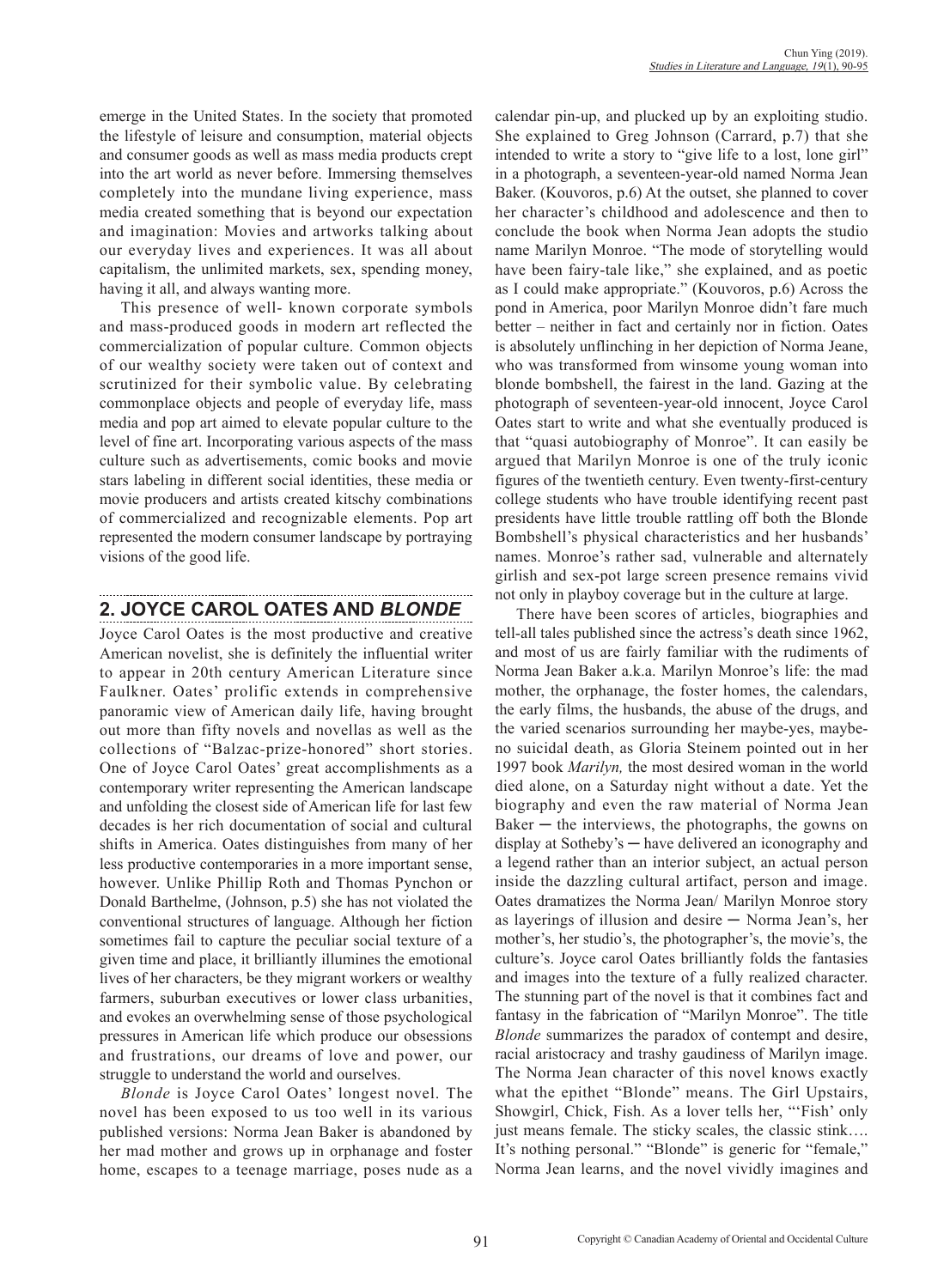embodies midcentury white female experience in multiple registers of psychology, politics, biology and visual culture. But what we don't know and can only imagine is what Joyce Carol Oates creates in her mesmerizing novel: the inner struggle of Norma Jean or character called Marilyn Monroe. She is the perfect subject for Oates. In Marilyn she has found a character, and the practical approaches to Marilyn's life has been brilliantly dispersed and penetrated in the detailed analysis.

# **3. Dualism on Body Variation and Alternative Identity of Monroe**

This dissertation looks particularly at how her construction of Marilyn Monroe's images as a 'consuming artifact' in Hollywood. In this term, Monroe's voluptuous body on the calendar and movie screen becomes the pursuing and following target of the audience at that time. Her body changes seemed not to be the representation of the private identity of Monroe but the tendency of becoming the public identity in social recognizing ranges as a consuming artifact. Indeed, in its 700-plus pages, *Blonde*  engages us with a female body that became perhaps the female body of the American twentieth century. The first major section of the book, "The Child 1932-1938," ends with the chapter "The Curse," suggesting not just body changes but the attractive young woman's physical growth to a mature phase. The chapter begins with a faceless taunt: "Look at the ass on that one, the little blonde!" Oates attempted to manifest that Norma's body changes becomes obvious for people to comments like a products instead of the human being's natural beauty of the body to be purely appreciated. When Norma grew up to an attractive adolescent, her identity turned from an abandoned orphan into a normal girl. Yet, there are still plenty of words and sentences put to describe Norma Jean's body changes beyond the consciousness of her own on body awareness.

Truly, I had no pride! And no shame! Grateful for any kind word or any guy's stare. My young body is so strange to me like a bulb in the earth swelling to burst. For certainly she was well aware of her chubby growing breasts and the widening of her thighs, hips, "ass" – as that part of the anatomy, when female was called with approval and a kind of jocular affection. What a sweet ass, look at that sweet ass. Oh! Baby, baby! Who is she? Jailbait. Frightened of such change in her body. (Oates, p.89)

Later, after the studio has invented the persona Marilyn Monroe, Norma Jean fights to be taken seriously, to be listened to rather than looked at. But her famous body has taken on cultural lives of its own; at one point, her second husband realizes "her body seemed to him not a woman's beautiful voluptuous body but a responsibility they jointly shared, like a giant baby." According to Nietzche's perspectivism,

Norma's body's distinguished changes turn to its physical self-worth. However Norma herself fails to recognize her private identity in her this physical changes, still live in her abandoned — adopted identity.

As such, Norma's body changes lead her to an alternative life like Norma's four pursuers and her first teenage marriage. Since her body become seductive to her foster father Warren, and threatens her foster parent's marriage and love, so her foster mother Aunt Elsie arranged 15 years old Norma and the marriage with her young teenage husband Bucky (Oates, pp.113- 137)

Body extends to her two identities Norma Jean anabandoned orphan and Marilyn Monroe – a famous film star, and there is the description of body of Norma Jean and the description of body of Marilyn in the novel. Monroe's body is delineated as a public identity or public image (actor). Norma's public image-her voluptuous body, blonde and striking red-lipstick invented to Marilyn Monroe by photographer Otto Ose and her Hollywood agent I. E. Shinn.

" Miss Golden Dream 1949" , Marilyn's nude photos on calendar, magazines like playboy entertained current desirous consumers and made much fortune to media agents, but Marilyn only paid by \$ 50. A lush-bodied girl in the prime of her physical beauty….The ivory-crepe sundresses is floating and flimsy as magic. The dress is magic, without the dress the girl would be female meat, raw and exposed. (Oates, p.472)

Norma lost her private identity in her public identity "Marilyn Monroe", using drugs to comfort her anxiety and fear of exposing private identity to the public and construct her secret public identity in the way of movies acting and in adoration of the publics. Norma's life was overshadowed by her onscreen persona—Marilyn Monroe. The body changes of Norma Jean bring about the transformation from the private identity of Norma Jean to public identity of Marilyn Monroe.

Plato's idealism on dualism of body and soul involves that the superiority of soul overwhelms the physical body. To Marilyn Monroe, a public—hailed blonde, lost the way in the intersection of her physical body and her mind, only her voluptuous body wrapped in public image covers her broken soul. Monroe seemed to represent the 20th century American even world's new appreciative trends for female images, figure and body. While, under the objectification culture raving, Monroe is objectified as an entertainment object. A point of reference for advertisers and artist worldwide, her image is so well known that it can work by synecdoche, just show a certain pair of lips, a skirt blown up in the wind, and Marilyn Monroe comes to mind an actual person inside the dazzling cultural artifact. Through masterful shifts in narrative approaches, delivers not only her character's interior self but also the culture's – the we or they – point of view. For example, we see an American truth via Hollywood as the child sees the director of the orphanage close-up: "with movie eyes Norma Jean saw these startling imperfections. So, along with the character Monroe's perceptions, Oates provides us with interpretation that moves us to consider how much we live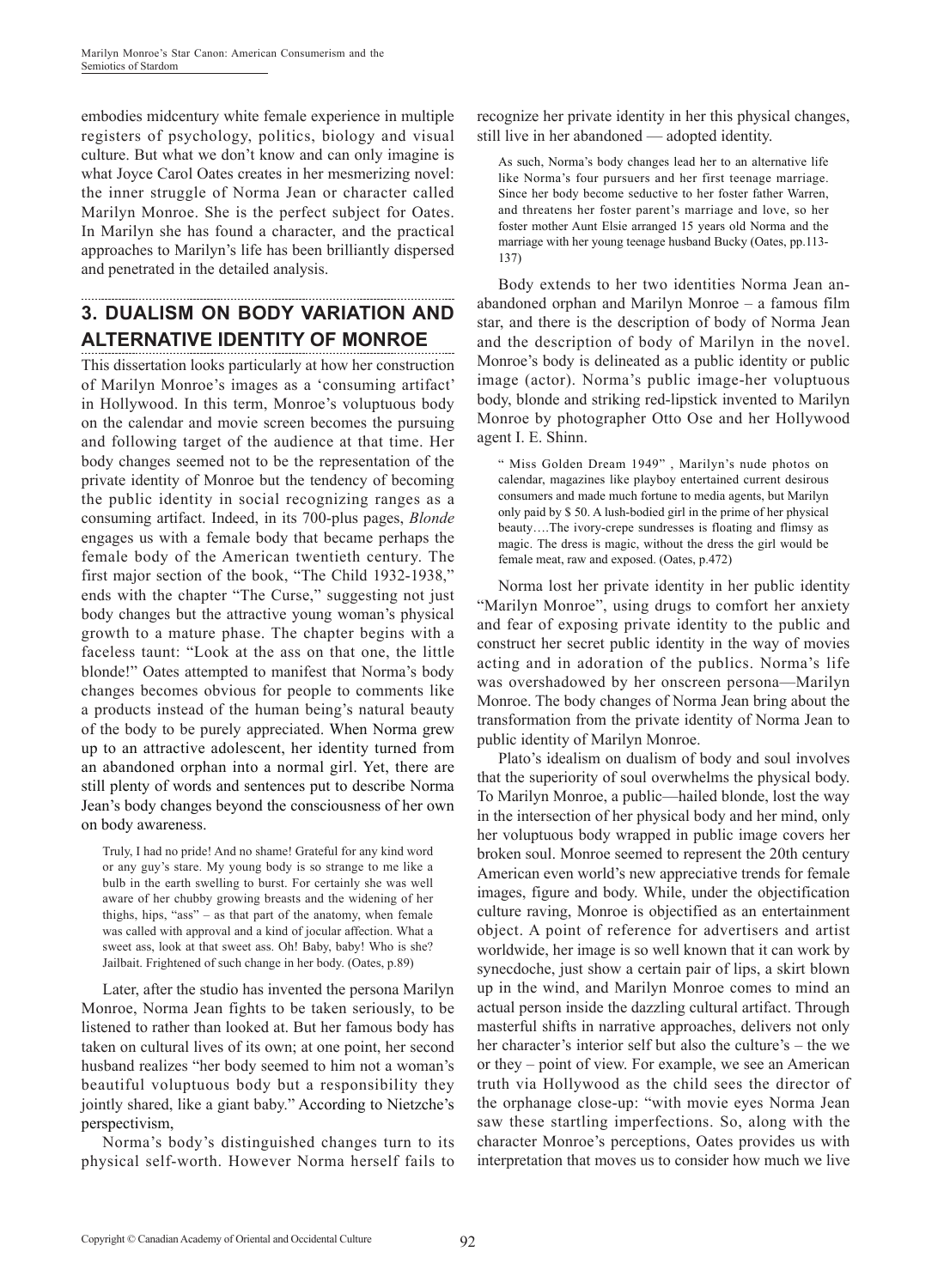in movie-made America. Both the reference of the term icon and the representation of it simultaneously unfold the female's shape choice tendency and male's appreciation of female beauty. The icon becomes the measuring criteria for relatively young people to distinguish whether the one is beautiful or under the normal level.

# **4. Consumerism and Celebrity Identity Value in** *Blonde*

Along with the emergence of pop culture, the 1950s introduced many new stars, professional musicians, TV shows and magazines/books to entertain themselves with. Among these movie stars was Marilyn Monroe. She stared in various movies. Her role as a beautiful woman popularized sexuality during the 50s. With WWII finally over American's lifestyle changed from a life of worry into a life of leisure, with this came the large expenditures on movies and TV to entertain. Moreover, in America, people can be turned into consumer items to as well. The best example that comes into mind is Marilyn Monroe in *Blonde,* Norma Jean went from a beautiful brunette girl to being the most famous blonde in the world: Marilyn Monroe. She was hounded by paparazzi and constantly scrutinized by the media. Andy Warhol's print (Warhol, p.99), "Marilyn Monroe Diptych" (1962) is a really interesting response to the phenomenon of a person being treated as a commodity. The print features Marilyn Monroe's headshot repeated dozens of times. It appears in different colors and with different shading. She is not a person anymore; she no longer belongs to herself since she chose to calendar cover pictures taken and movie filming. She is for sale, and everyone feels like they should get a piece of Marilyn. Joyce carol Oates unflinchingly delineates as following in the novel *Blonde*

Norma Jean fumbled to adjust her clothing…, like a guilty child she contemplated her flushed face in the mirror…, dreading to see Norma Jean's plain yearning face inside the beautiful cosmetic face of "Marilyn Monroe." Inside the carefully made-up eyes of "Marilyn Monroe" was the role she had to play, at least for the evening, at least in public, she'd prepared elaborately for it." (Oates, p.248)

Ironically, the art that Andy Warhol created to comment on a society that turn people into consumer goods has been plastered onto consumer goods. "Marilyn Monroe Diptych" can be found on shower curtain, bech towel, paper napkins, and T-shirts. Unfortunately, it has not ceased with Marilyn Monroe. If anything, this treatment of the people in the public eyes has only gotten worse. In *Blonde,* it is the business interview of Monroe and her second husband to Japan, the overwhelming greetings and reactions of the Japanese audience and fans of Monroe as well as Monroe's sole journey to Us soldier camp in Korea, to the soldiers, Monroe is seen and invented as a sexpot for them to entertain, there is a vivid description of this part in *Blonde:*

It was the Ex-Athlete who'd been officially invited to Japan to launch the 1954 Japanese baseball season, but it was the Blonde Actress whom reporters, photographers, and TV people were wild to see, it was the Blonde Actress whom large crowds were wild to glimpse. … In eerie near-unison like robots they chanted "Mon-chan! Mon-chan! Mon-chan! (Oates, p.465)

So the whole culture of pop art and media continues to feed people's thirst for information about celebrities. The struggles of celebrities' lives have been turned into a spectator sport. Who is battling addiction? Guess who has the best/worst body? Everyone watches them, but no one cares about them. They are not real people like us, but they are entertainment. How many people will we do this to? How many Marilyns will we end up with? For my part, we have been enormously de-sensitized toward much of theses.

"With movie eyes Norma Jean saw the startling imperfections. For, in movie logic, aesthetics had the authority of ethics: to be less than beautiful is sad, but to be willfully less than beautiful is immoral." (Oates, p.91) The two words that stuck out the most in this passage were "movie eyes". Norma looks over this woman in such a way, highlighting her imperfection, suggests how these separate pair of eyes are more critical and judgmental ones based on superficial ideals. Her discernment further imply that Norma uses these eyes on herself as well as on other around her because she seems very familiar with them. She holds this fictitious, movie magic world to such a standard that it dictates the way people sees, both metaphorically and physically. They are the eyes of Hollywood and the superficial people that surround it. Standards that have become more than just opinions for little Norma Jean but actual logic, the narrator uses the words "movie logic" that are a step up from "movie eyes". Norma can see through them but also admire the fact that this woman does not seem to care about vanity. This, obviously, violates the ethics of "beauty" for "to be willfully less then beautiful is immoral" but Norma still admires this woman for her indifference. I cannot say the same for Norma herself, I predict these separate pair of eyes blending into one and becoming the source for all insecurities that grow heavy and heavier in Norma's mind. Negative thoughts and viewpoints follow directly behind these Hollywood eyes and an American Icon.

Many people know Marilyn as "an image and an icon" but not as an actress. Monroe was an epitome of a certain kind of feminine ideal. Who authors the celebrity? Where does identity receive its authorization? While Monroe in *Blonde,* maintains her positive social identity and indicates her positive inner self and self-esteem in the public. I shall argue that the celebrity image is a cultural lode of multiple meanings, mined for its symbolic resonances, and, simultaneously, a floating signifier, invested with libidinal energies, social longings, and political aspirations. (Coombe, p.2) Focusing on cultural practices that engage, reproduce, irony, and transform the meaning and value of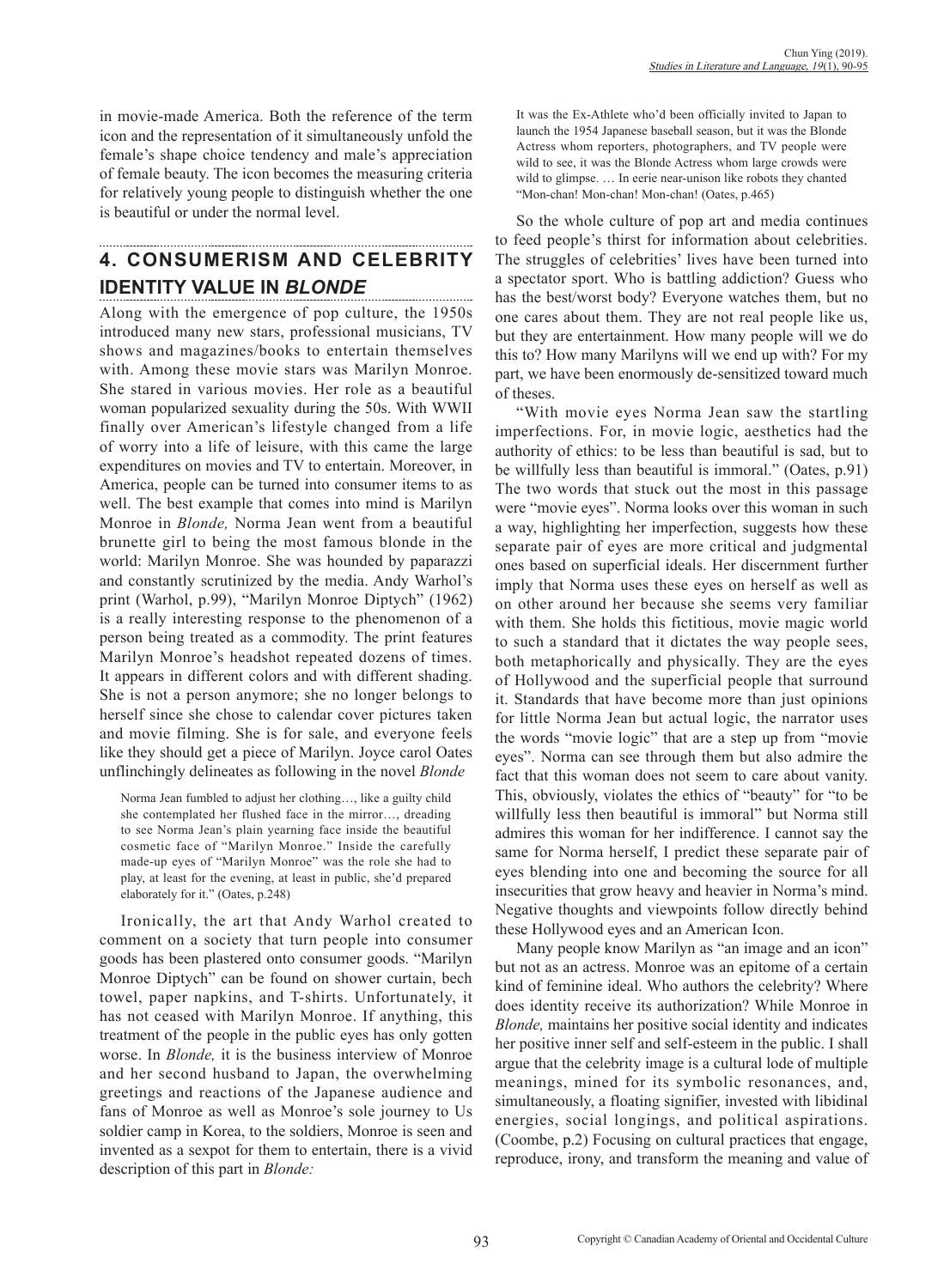celebrity personas to assert alternative gender identities, in that case, celebrity is authored in a multiplicity of sites of discursive practices, and that in the process unauthorized identities are produced, both for the celebrity and for her diverse authors. Through its prohibitions the law produces the means by which unauthorized identities are engendered and endangered. Then, what Oates strive to transit in *Blonde* is that although Marilyn Monroe is an authorized celebrity in her studio or Hollywood, but her alternative identity —social identity generates the dramatic impacts on her private psychological struggles. In so doing, I will argue that mass media's series of commercial-purpose activities practiced by blonde bombshell Monroe highlight her pseudonym social identity as in public, but in fact, Monroe lost herself being a normal American movie star.

Popular cultural practices that engage celebrity images in innovative fashions will then be explored to demonstrate the vibrant roles played by these icons in the self-authoring of subaltern social groups. So the images of Marilyn Monroe appeared in the fan magazine are practices that rewrite media imagery in subversive but materialistic and consumer expressive fashions. Investing celebrity personas with new and often oppositional meanings, these subordinates groups assert unauthorized social identity. Liberal notions of freedom of expression fail to grasp the nature of modern cultural politics.

In an age of mass production and mass communications technologies, the celebrity persona is a potent force with which to market goods. Marilyn Monroe as a celebrity persona was a potent force for those studio directors and magazine designers to fully employ her potential leading market value to open the great economic gate. These potential commercial values are generally offered as reason in itself to protect the star's control over her identity through the allocation of exclusive property rights; because such interests have market value, they deserve protection. Moreover, the star image is authorized by its consumers as well as its producers.

 The audiences make the celebrity images the unique phenomena that it is. Oates vividly demonstrates many parts in the novel *Blonde* about Monroe's celebrity image being the fashion phenomena. Selecting from the complexities of the images and texts they encounter, they produce new values for the celebrity and find in star sources of significance that speak to their own experiences. These new meanings are freely mined by media producers of the star's image to further enhance its market value. To quote Marilyn Monroe's last recorded words in public, "I want to say that the people  $-$  if I am a star — the people made me a star, no studio, no person, but the people did" (Coombe, p.6)

The star image is authored by multitudes of personas engaged in diverse activities. Moreover, stars and their fames are never manufactured from whole cloth ─ a successful image is frequently a form of cultural phenomena that improvises with a social history of symbolic forms. Clearly the characterizations involved creative activity, but Marilyn Monroe's creation and success as icon in popular culture derives from her own creative reworkings of her own social identity. Take the image of Marilyn Monroe, an icon whose meaning and value lies partially in its evocation and ironic recognition of several twenty- century sex goddesses that speaks with multiple tongues to diverse audiences. In an era characterized by nostalgia for the golden age of the silver screen and that generation's fascination with the television culture of its youth, successful images are often those which mass media and commercial- purpose consumers.

Some celebrity images seem so deeply embedded in the North American social imaginary that they might be said to constitute parts of a collective cultural heritage. Such images should not be subject to control by parochial interests of celebrity's social identity. Oates explores the cultural and psychological significance of Monroe in *Blonde,* with American media images manifests itself in pilgrimages that have turned Marilyn into twentiethcentury icon. The social value and cultural meaning of the celebrity images has its genesis in the same historical conditions that created the possibility of its economic value. In his illuminating essay "The Work of Art in the Age of Mechanical Reproduction," Walter Benjamin suggested that technologies of mechanical reproduction and systems of mass production changed modes of human perception and evaluation, fundamentally altering our aesthetic responses. These changes, for my part, are integrally related to the cultural values of the celebrity images in contemporary social life. What Oates delineated in the novel *Blonde* helps us to understand the cultural significance of the celebrity image. Oates alludes to the possibility of Monroe's social identity recognition and the psychological approaches to estimates the value that her celebrity images produce as well as the various shifts that Monroe experienced. With the alternative understanding of celebrity images and Monroe's social identity under the circumstance of mass consumerism evokes her reestablishment of her identity.

### **CONCLUSION**

What Monroe in *Blonde* reaches us to the wide ranges of fields is the consumer culture in pop art penetrating whole American even the world. Marilyn Monroe dominated the age of movie star to become, without question, one of the most famous women in the  $20<sup>th</sup>$  century. The social identity of Monroe represents the commercial trends to lead the market and artists to create and produce artifacts to attract followers. She was more than just a movie star or glorious bombshell. A global sensation in her lifetime, Marilyn's popularity has extended beyond star status to icon. Today, the name "Marilyn Monroe" is closely associated with beauty and sensuality and effervescence.